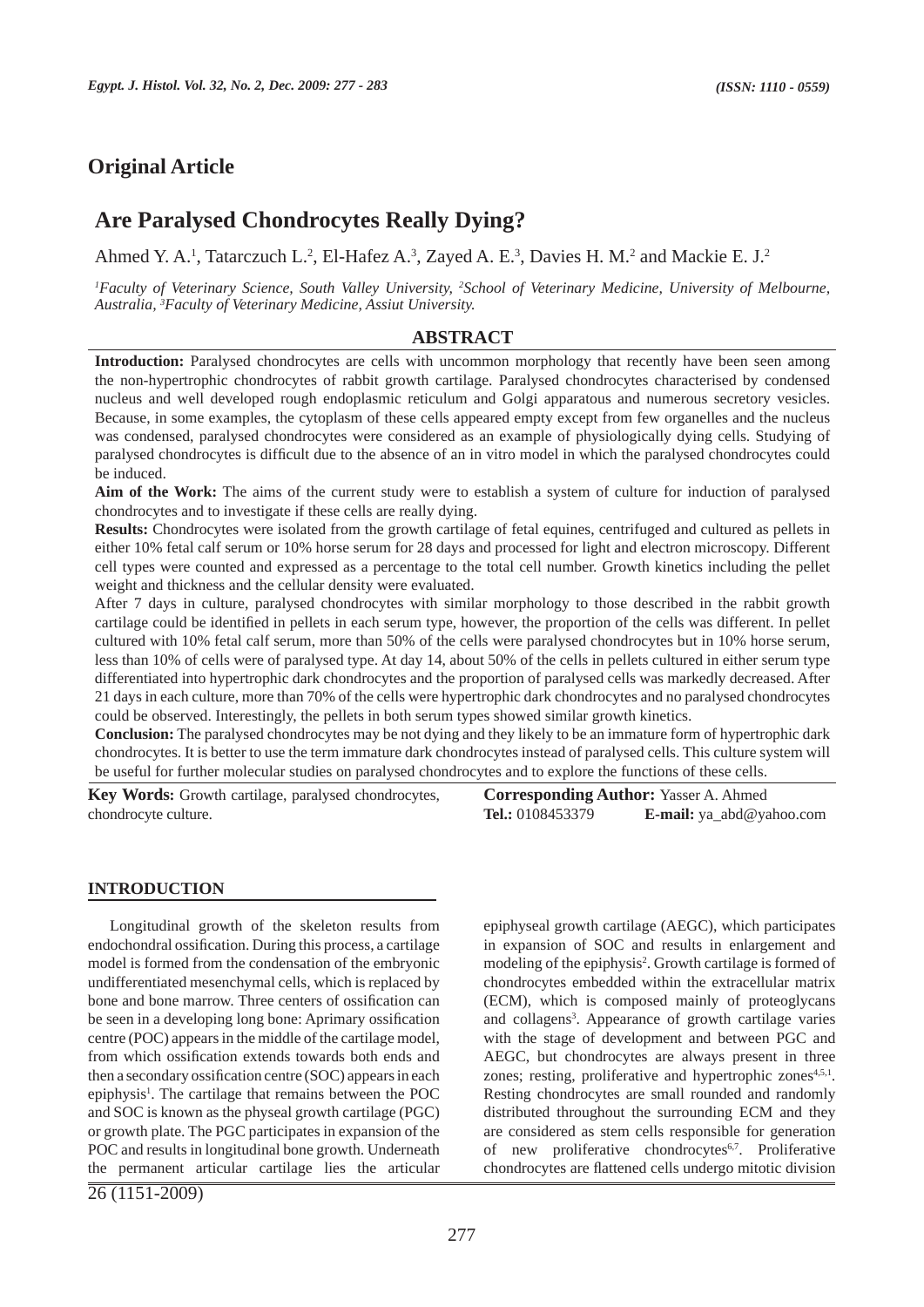and arranged in columns parallel to the long axis of the bone. Hypertrophic chondrocytes are large rounded or oval cells and characterised by expression of collagen type  $X^8$  and a high level of alkaline phosphatase<sup>9</sup>.

Early literatures have reported that there are two morphologically different types of hypertrophic chondrocytes, dark and light $10^{-12}$ , which have been described as different forms of one cell population<sup>12</sup>. More recently, we have confirmed that dark and light hypertrophic chondrocytes are two morphologically different populations of cells and they are also different in the patterns of their gene expression $13$ . Furthermore, we have shown that dark and light hypertrophic chondrocytes die by different non-apoptotic modes of physiological cell death $13$ .

Roach and Clarke<sup>14</sup> introduced the term 'cell paralysis' to describe an additional type of chondrocytes with unusual morphology that were present among non-hypertrophic chondrocytes in the epiphysis of rabbit growth cartilage and they re-described the same cell type in another study<sup>15</sup>. The paralysed cells were characterised by irregular condensed nucleus, strands of rough endoplasmic reticulum (RER) and disappearance of cytoplasmic organelles except for Golgi apparatous and some secretary vesicles. Depending upon this morphological description, the authors defined paralysed chondrocytes as a form of physiologically dying immature chondrocytes.

Understanding different forms of PCD (Physiological Cell Death) was difficult due to the lack of an in vitro system in which the isolated chondrocytes can be induced to undergo the same modes of death as seen in vivo. To study different forms of PCD of hypertrophic chondrocytes we have recently developed a system of culture, based on the pellet culture system introduced initially by Kato et al.<sup>16</sup>, in which hypertrophic dying dark and light chondrocytes could be replicated<sup>3</sup>. In this culture system we found that the fetal but not the postnatal equine chondrocytes $17$  behave in a similar way to those in growth cartilage in vivo. The aims of the current study were to examine the possibility of using such chondrocyte pellet culture system to induce paralysed chondrocytes in vitro and to understand if these cells are really dying.

# **MATERIALS AND METHODS**

### *Reagents:*

DMEM, gentamicin, amphotericin B, l-glutamine, fetal calf serum (FCS) and horse serum (HS) were obtained from Invitrogen (Carlsbad, CA, USA). Collagenase A was from Roche Diagnostics (Basel, Switzerland). L-ascorbic acid was from Sigma–Aldrich (St. Louis, MO, USA).

#### *Chondrocyte isolation and culture:*

Metacarpophalangeal and metatarsophalangeal joints were obtained from 3-month equine fetuses collected from the local abattoir in Melbourne, Australia; the gestational stage was estimated on the basis of crown:rump length $18$ . These places have been chosen because they have minimal muscles and skin, decreasing the chance of contamination with other non-chondrocyte cell types. The skin, muscle and tendons were cut away and the joints were opened under aseptic conditions. The superficial half of the cartilage close to the surface (formed mostly of resting cells) was removed from the chondroepiphysis (the cartilaginous end of the long bone before formation of the SOC) and dissected into small pieces. Chondrocytes were isolated by digestion in 0.5% collagenase for 12 hours in an incubator at 37°C with 5%  $CO<sub>2</sub>$ . Aliquots of 5 X 10<sup>7</sup> cells in 1 ml DMEM containing gentamicin (50 μg/ml), amphotericin B (2.5 μg/ml), L-glutamine (300 μg/ml), L-ascorbic acid (50 μg/ml) and 10% fetal calf serum (FCS) were transferred into 15-ml polypropylene tubes. Cells were centrifuged for 5 minutes at 1000 rpm and incubated at 37°C with the caps of the tubes closed. Chondrocytes were cultured in the presence of either 10% FCS or 10% horse serum (HS). After 48 hours, the cultured cells formed white discshaped pellets that could be manipulated with forceps. Pellets were collected at 0, 7, 14, 21 and 28 days and processed for light and electron microscopy as described below.

#### *Phase contrast and electron microscopy of pellet culture:*

Pellets were collected after specific time point of cultures and fixed in 2.5% glutaraldehyde/4% paraformaldehyde in 0.1 M cacodylate buffer (pH 7.4) for 24 hours at 4ºC, then postfixed in 1% osmium tetroxide/1.5% potassium ferrocyanide and embedded in Spur's resin. Semi-thin sections were stained with methylene blue for Phase contrast. Ultra-thin sections were stained with Uranyl acetate and Reynold's stained and examined with a transmission electron microscope (Philips 300).

### *Cell counts:*

Counts of different cell types were undertaken manually from semi-thin sections of pellets stained with methylene blue using a 100x under oil immersion lens of a light microscope. Paralysed chondrocytes, depending on the morphological definition of Roach and Clarke<sup>14</sup> that they are cells with cytoplasm nearly empty except from few organelles and following extensive comparison of light and electron micrographs of the same specimens, were counted and expressed as a percentage to the total cell number. Dark, light and resting chondrocytes, depending on the previously described morphological appearances<sup>3</sup>,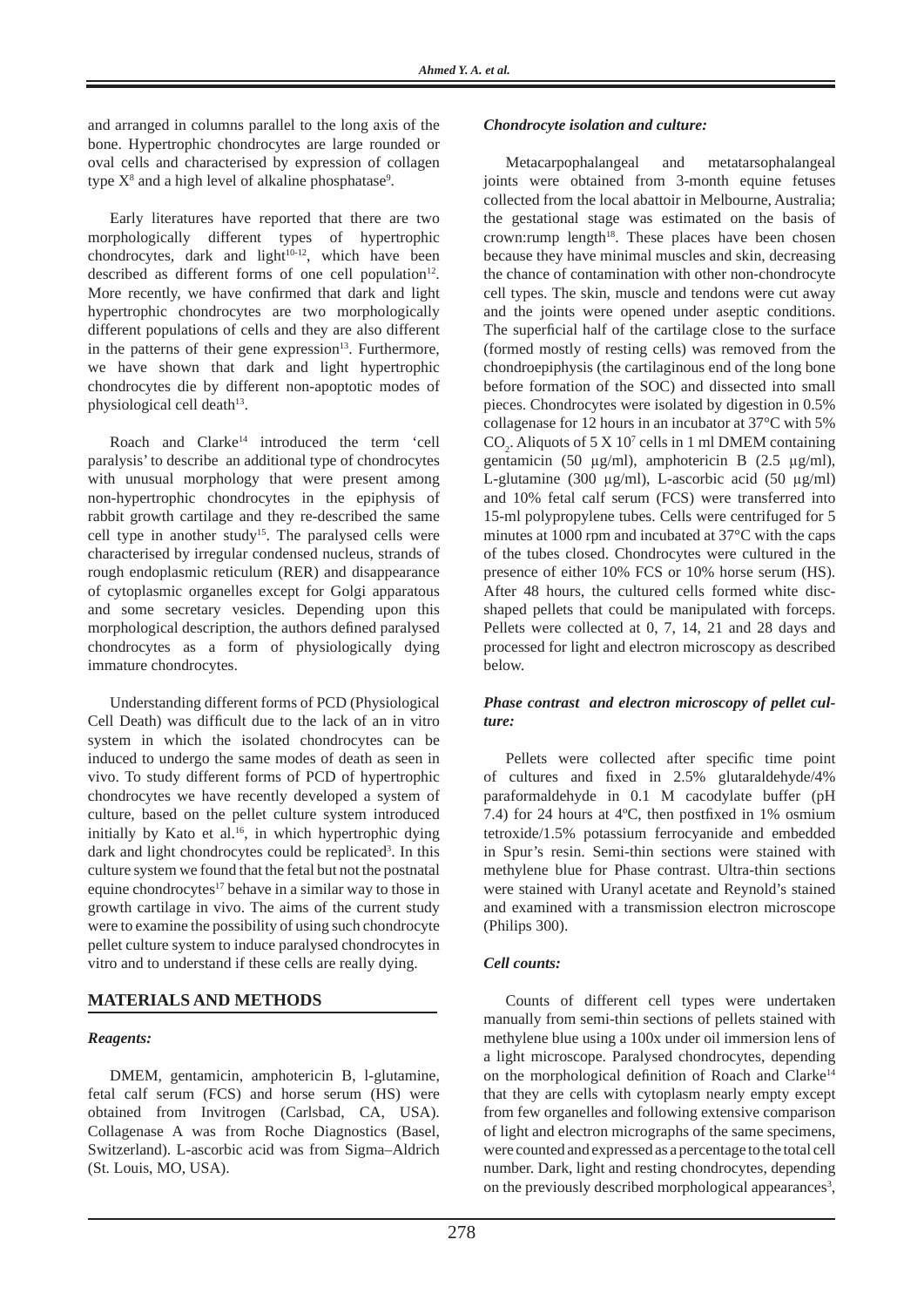were counted and expressed as a percentage of total cell number. Results were presented as mean ± standard error (SE;  $n = 3$ ). Statistical differences between groups were evaluated using a one way, ANOVA; P values < 0.05 were considered significant.

### **RESULTS**

#### *Induction of paralysed chondrocytes in vitro:*

Chondrocytes isolated from the growth cartilage of fetal horses were cultured as pellets in 10% FCS or 10% HS for 28 days. At day 0, the freshly isolated chondrocytes were rounded and closely packed together with no evidence ECM (Fig. 1-B). Most of the cells showed the morphology of chondrocytes from the resting zone (Fig. 1-B) and (Fig. 2-D) and no paralysed chondrocytes could be seen. With time in culture, the isolated chondrocytes formed a typical piece of cartilagelike tissue grossly (Fig. 1-A) and histologically, they were embedded in their lacunae into abundant ECM (Fig. 1-D) and surrounded with perichondrium-like layer of flattened cells (Fig. 2-B).

Paralysed cells, similar to those described in previous studies<sup>15</sup> (condensed nucleus and nearly cytoplasm with many empty spaces), could be identified in pellets at day 7 of culture in phase contrast (Fig. 1-C) and electron (Fig. 2-C) microscopic preparations, but disappeared completely at day 21 leaving no cell debris in the lacunae previously occupied with them. In addition, hypertrophic dark (Fig. 2-E) and light (Fig. 2-F) chondrocytes, with similar morphology to those previously described<sup>3</sup>, were observed.

#### *Counting of different cell types in culture:*

Counting different cells types (paralysed, resting, dark and light) was conduced on semi-thin sections of pellets from 3-month equine fetuses cultured in 10% FCS or HS for 28 days. It was found that at day 7, paralysed

cells was more than 50% of the total cell number of pellets grown in 10% FCS, however in 10% HS, they were less than 10%. Paralysed chondrocytes significantly decreased at day 14 and a substantial proportion (about 50%) of cells was differentiated dark chondrocytes with few light chondrocytes. No paralysed chondrocytes were present in pellets cultured for more than 14 days. After 21 days in each serum type, more than 70% of the culture was hypertrophic dark chondrocytes (Fig. 3) no paralysed chondrocytes could be identified in this stage of differentiation.

#### *Estimation of the growth kinetics of pellet cultures in both serum:*

The effect of 10% HS on pellet growth was compared with that of 10% FCS. The growth kinetics of these pellets were evaluated by growth parameters such as pellet diameter, weight, thickness and cellular density. The pellet diameter remained unchanged at  $5 \pm 1$  mm after 7 days regardless of the length of time in culture and whether they were cultured in HS or FCS. The pellet weight was  $5.5 \pm 0.3$  mg (10 % FCS) and  $4.5 \pm 0.5$  mg (10% HS) at day 7. Over 28 days in culture, the pellet weight reached  $9.1 \pm 0.5$  mg (10% FCS) and  $9.6 \pm 0.6$  mg (10% HS). No significant differences in pellet weight were found between the two types of serum at any time point of culture (Fig. 4-A). The pellet thickness significantly increased over the period of culture from  $143 \pm 5$  μm (10% FCS) and  $128 \pm 3.5$  μm (10% HS) at day 7 to  $453 \pm 34$  µm (10% FCS) and  $445 \pm 83$  µm (10% HS) at day 28. No significant differences in pellet thickness were found between the two types of serum at any time point of culture (Fig. 4-B). The cellular density was  $3.8 \pm 0.5$  cells/mm<sup>2</sup> (10% FCS) and  $2.4 \pm 0.3$  cells/ mm<sup>2</sup> (10% HS) at day 7 and decreased to  $1.2 \pm 0.3$  cells/ mm<sup>2</sup> (10% FCS) and  $1.1 \pm 0.15$  cells/mm<sup>2</sup> (10% HS) at day 28. The cellular density was significantly lower in 10% HS than 10% FCS at day 7, however, no significant differences in the cellular density were present between the two types of serum after 7 days (Fig. 4-C).



**Fig. 1:** Induction of paralysed chondrocytes in pellet culture system: **A:** Gross appearance of the chondrocytes pellet culture. **B-D:** Phase contrast from the chondrocytes pellet culture at day 0 (B), 7 (C) and 14 (D). Arrows indicate paralysed chondrocytes in C and differentiated hypertrophic chondrocytes in D. Bars = 1 cm in A, 50 μm in B, 25 μm in C and 20 μm in D.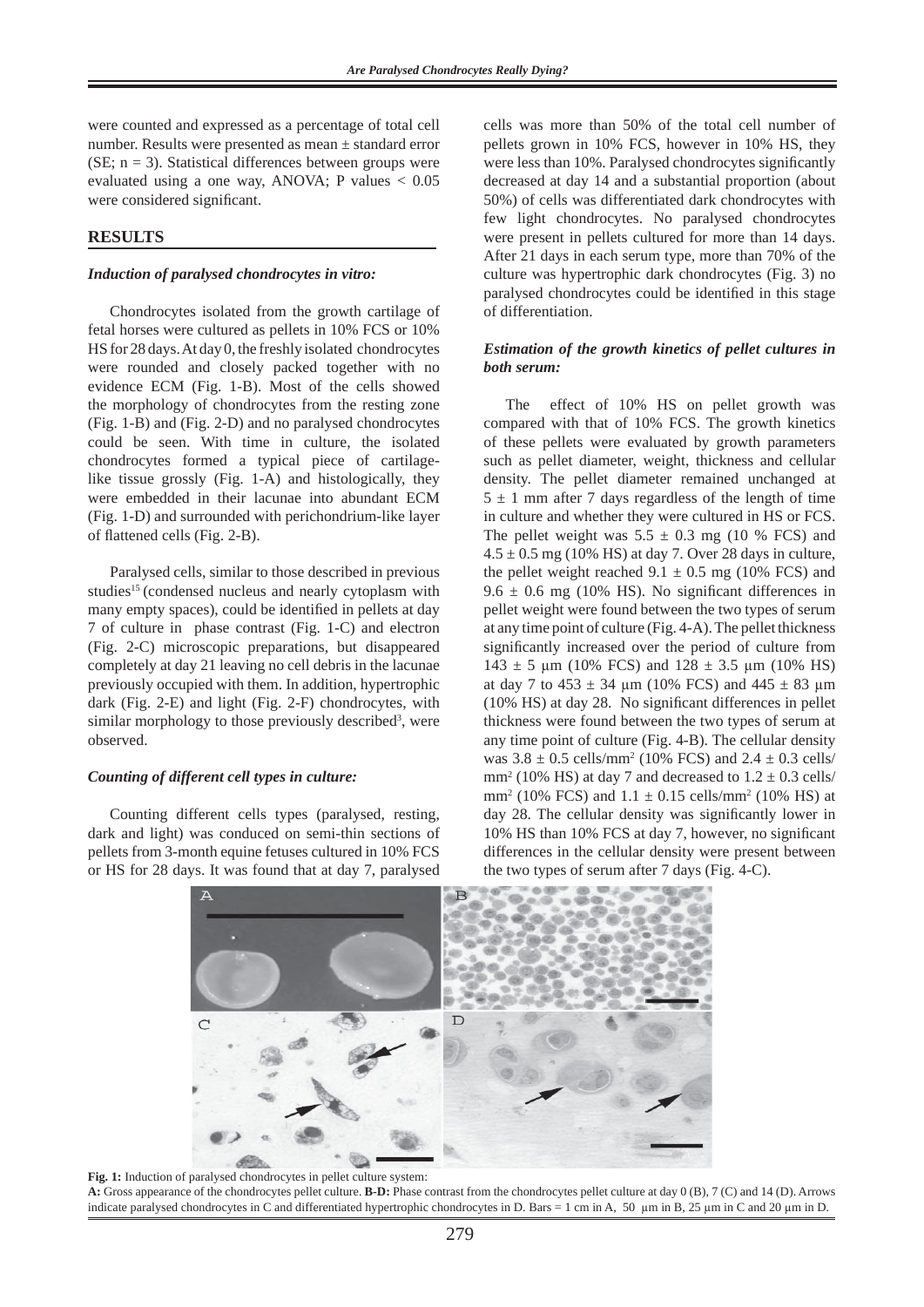

**Fig. 2:** Morphology of different cell types in pellet cultures:

Phase contrast **(A)** and electron micrographs **(B-F)** from pellet cultures showing cartilage like tissue appearance of the culture **(A)**, Perichondrium-like layer of flattened cells surrounding the cultures **(B)**, paralysed **(C)**, resting **(D)**, hypertrophic dark (E) and light (F) chondrocytes. Note the pattern of nuclear condensation (N). Parts C-F have the same magnification. Bars in A = 125  $\mu$ m, in B = 2  $\mu$ m and in F = 0.





Chondrocytes were isolated from growth cartilage of 3-month equine fetuses and cultured in the presence of either 10% FCS or 10% HS for up to 28 days. Semi-thin sections were taken from pellets cultured for 7 days (7 D), 14 days (14 D), 21 days (21 D) and 28 days (28 D). Paralysed, resting, dark or light chondrocytes were counted and expressed as a percentage of total cell number. Results are presented as mean  $\pm$  SEM (n  $\geq$  3). Significant differences between each two successive time points in either serum type are indicated as follows: a (P < 0.001), b (P < 0.01), c (P < 0.05). A significant difference between serum types at any time point is indicated as  $d (P < 0.001)$ , e  $(P < 0.01)$ .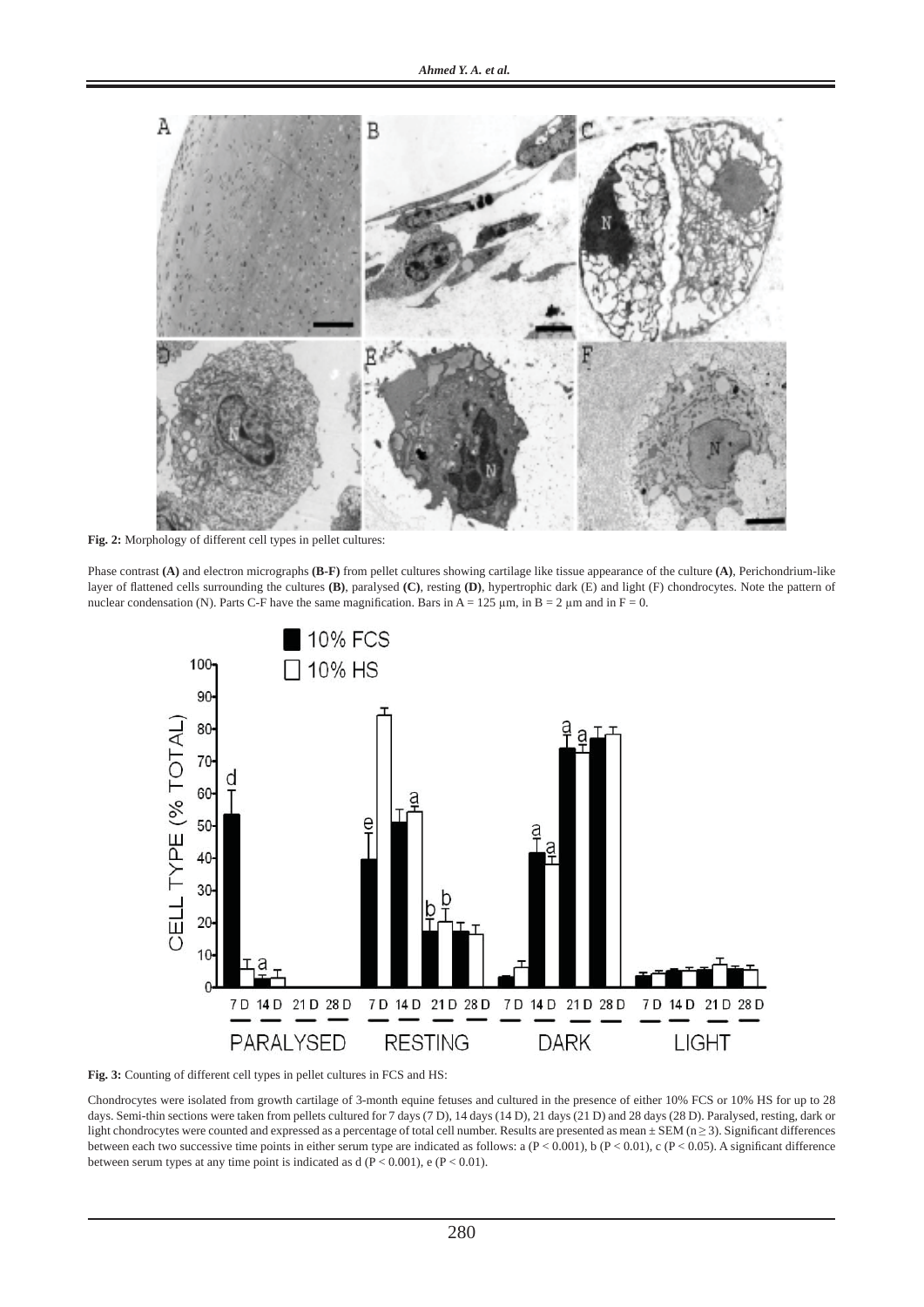

**Fig. 4:** Growth changes in pellet cultures in FCS and HS:

Chondrocytes were isolated from growth cartilage of 3-month equine fetuses and cultured as pellets in either 10 % FCS or 10 % HS and the pellets were collected after 7, 14, 21 and 28 days. The pellet weight (A), thickness (B) and cellular density (C) were measured. Data represent mean  $\pm$  SEM (n  $\geq$  3). Significant differences are expressed as follows: a ( $P < 0.001$ ), b ( $P < 0.01$ ), c ( $P < 0.5$ ) for comparison between each two successive time points in each serum type,  $f(P < 0.05)$  for comparison between serum types at day 7.

#### **DISCUSSION**

The current study was undertaken with the aims first to induce paralysed chondrocytes in vitro and second to investigate if they are really dying cells. To achieve these aims, chondrocytes were isolated from 3-month equine fetuses and cultured as pellets in the presence of 10% FCS or HS for a period up to 28 days and the pellets were collected at time intervals and processed for phase contrast and electron microscopy. At day 0, no paralysed chondrocytes were seen, however, after 7 days in culture, paralysed chondrocytes could be identified in pellet cultures in both serum type suggesting that some chondrocytes are programmed to undergo this type of differentiation in culture.

Cell count of different cell types was undertaken. It was demonstrated that at day 7, there were significantly more paralysed chondrocytes in pellets grown in 10% FCS than those grown in 10% HS. These cells constituted 50% of the total cell number in 7-day pellets grown in 10% FCS. If the paralysed chondrocytes were dying cells as suggested<sup>14</sup>, it would be likely that at 14 days a considerable amount of cell debris would be observed in the pellets and this is not the case.

Moreover, if the paralysed cells were dying, the pellets in FCS would not be expected to grow as rapidly as pellets in HS, which have comparatively a very few percentage of paralysed cells at day 7. In a part of our studies it was found such pellets grown in FCS with more than 50% paralysed chondrocytes at day 7 showed an increase in their growth rate during the 28 days of cultures to the same extent as pellets in HS did. Moreover, after 21 days in cultures, cells in pellets cultured in each serum types contained more than 70% of cells as differentiated hypertrophic dark chondrocytes suggesting that paralysed chondrocytes undergo dark cell differentiation.

From these in vitro findings, it is concluded that paralysed chondrocytes are not dying and they likely to be an immature form of hypertrophic dark chondrocytes. Thus we recommend using the term immature dark chondrocytes instead of paralysed cell. The culture system presented in this study may be useful for further studies on the difference in gene expression between paralysed chondrocytes and other types of chondrocytes and to better understand the role of paralysed chondrocytes in development of the growth cartilage.

#### **Acknowledgments:**

This study was partially funded by Linkage Grant no. LPO348867 from the Australian Research Council and Racing Victoria Ltd. The authors thank Mr. Brendan Kehoe for assistance with obtaining the specimens and Ms. Su Toulson for assistance with the histological studies.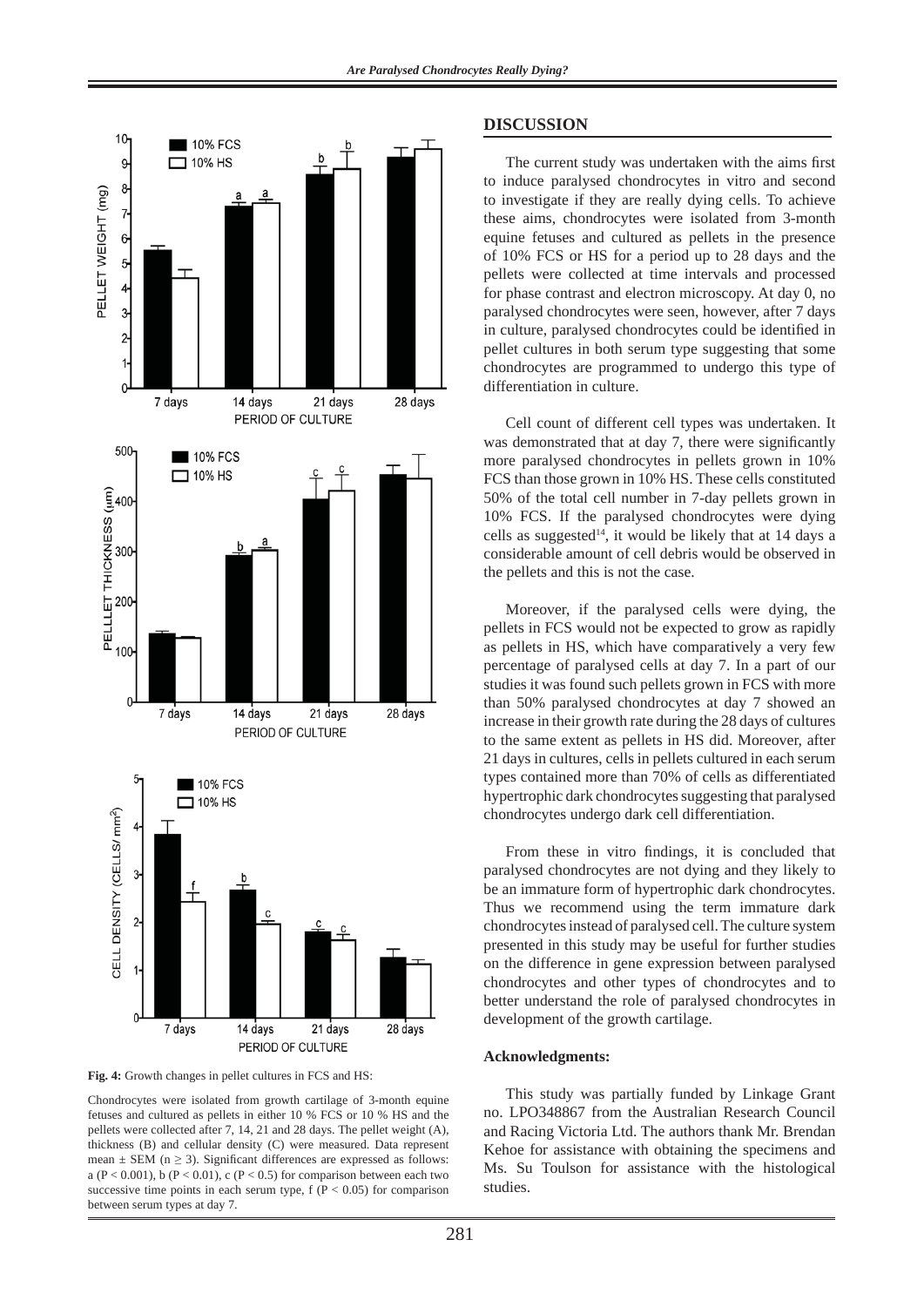### **REFERENCES**

- **1. Rivas R and Shapiro F. (2002):** Structural stages in the development of the long bones and epiphyses: A study in the New Zealand white rabbit. J. Bone Joint Surg. Am.  $Jan:84-A(1):85-100$
- **2. Mackie EJ, Ahmed YA, Tatarczuch L, Chen KS and Mirams M. (2008):** Endochondral ossification: How cartilage is converted into bone in the developing skeleton. Int. J. Biochem. Cell Biol.; 40(1):46-62.
- **3. Eurell JA and Frappier BL. (2006):** Dellmann's textbook of veterinary histology. 6th ed. Blackwell Publishing: Ames, Iowa, USA.
- **4. Jeffcott LB and Henson FM. (1998):** Studies on growth cartilage in the horse and their application to aetiopathogenesis of dyschondroplasia (osteochondrosis). Vet. J. Nov;156(3):177-192.
- **5. Miralles Flores C and Delgado Baeza E. (1990):**  Histomorphometric differences between the lateral region and central region of the growth plate in fifteen-day-old rats. Acta Anat. (Basel); 139(3):209-213.
- **6. Abad V, Meyers JL, Weise M, Gafni RI, Barnes KM, Nilsson O, Bacher JD and Baron J. (2002):** The role of the resting zone in growth plate chondrogenesis. Endocrinology May; 143(5):1851-1857.
- **7. Dowthwaite GP, Bishop JC, Redman SN, Khan IM, Rooney P, Evans DJ, Haughton L, Bayram Z, Boyer S, Thomson B, Wolfe MS and Archer CW. (2004):** The surface of articular cartilage contains a progenitor cell population. J. Cell. Sci. Feb; 29; 117(Pt 6):889-897.
- **8. Shen G. (2005):** The role of type X collagen in facilitating and regulating endochondral ossification of articular cartilage. Orthod. Craniofac. Res. Feb; 8(1):11-17.
- **9. Vaananen HK. (1980):** Immunohistochemical localization of alkaline phosphatase in the chicken epiphyseal growth cartilage. Histochemistry Feb; 65(2):143-148.
- **10. Carlson CS, Hilley HD and Henrikson CK. (1985):** Ultrastructure of normal epiphyseal cartilage of the articularepiphyseal cartilage complex in growing swine. Am. J. Vet. Res. Feb; 46(2):306-313.
- **11. Hwang WS. (1978):** Ultrastructure of human foetal and neonatal hyaline cartilage. J. Pathol. Dec;126(4):209-214.
- **12. Wilsman NJ, Farnum CE, Hilley HD and Carlson CS. (1981):** Ultrastructural evidence of a functional heterogeneity among physeal chondrocytes in growing swine. Am. J. Vet. Res. Sep; 42(9):1547-1553.
- **13. Ahmed YA, Tatarczuch L, Pagel CN, Davies HMS, Mirams M and Mackie EJ. (2007):** Physiological death of hypertrophic chondrocytes. Osteoarthrit. Cartilage; 15(5):575-586.
- **14. Roach HI and Clarke NM. (1999):** "Cell paralysis" as an intermediate stage in the programmed cell death of epiphyseal chondrocytes during development. J. Bone Miner. Res. Aug; 14(8): 1367-1378.
- **15. Roach HI and Clarke NM. (2000):** Physiological cell death of chondrocytes in vivo is not confined to apoptosis. New observations on the mammalian growth plate. J. Bone Joint Surg. Br. May; 82(4):601-613.
- **16. Kato Y, Iwamoto M, Koike T, Suzuki F and Takano Y. (1988):**  Terminal differentiation and calcification in rabbit chondrocyte cultures grown in centrifuge tubes: Regulation by transforming growth factor beta and serum factors. Proc. Natl. Acad. Sci. U.S.A. Dec; 85(24):9552-9556.
- **17. Ahmed YA, Tatarczuch L, Pagel CN, Davies HM, Mirams M and Mackie EJ. (2007):** Hypertrophy and physological death of equine chondrocytes in vitro. Equine Vet. J.; 39(6):546-552.
- **18. Noden DM and De Lahunta A. (1985):** Embryology of domestic animals: Developmental mechanisms and malformations. Williams & Wilkins.